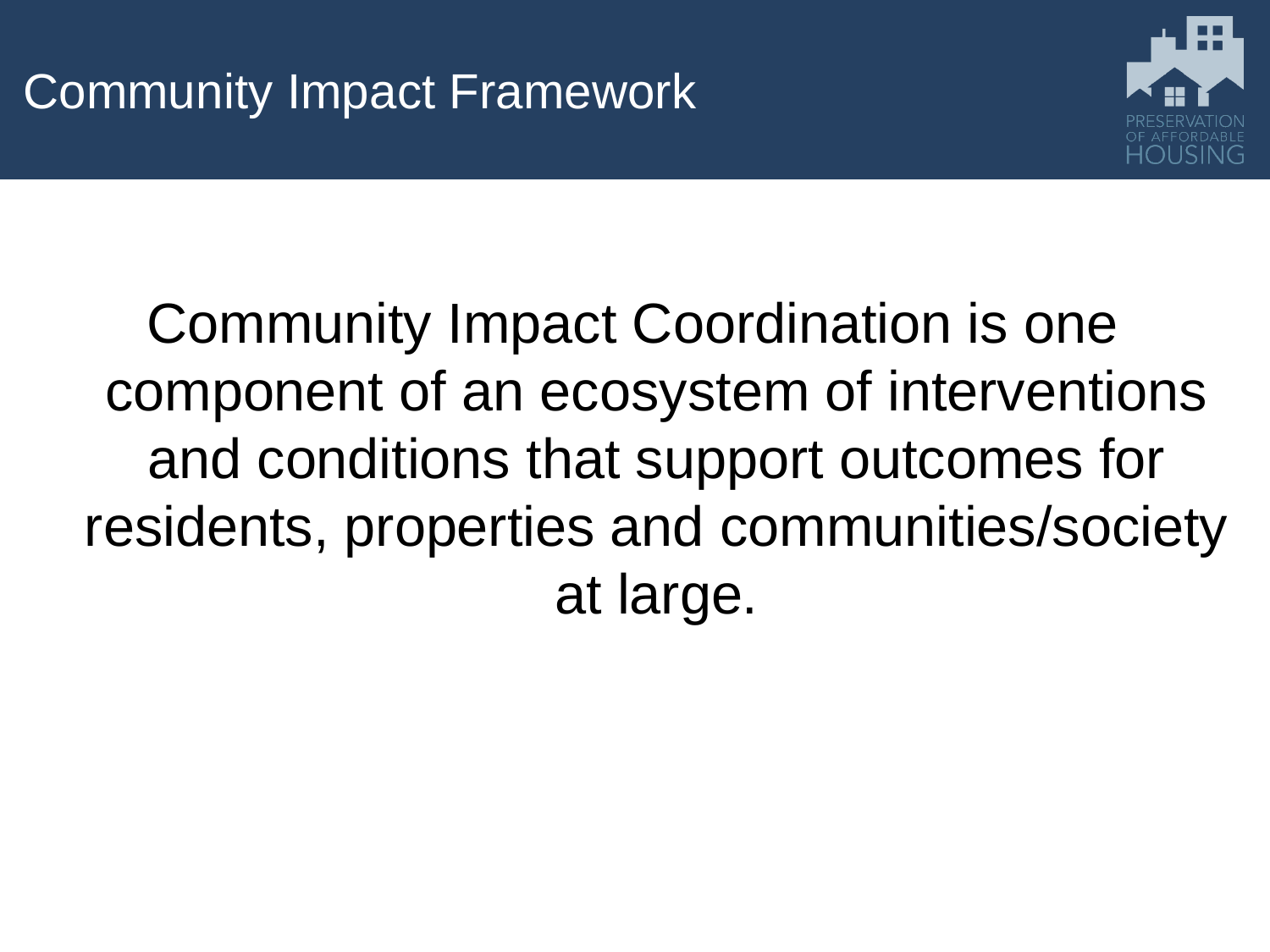



Aligning Operations and Objectives:

- Property financial performance
- Resident & community goals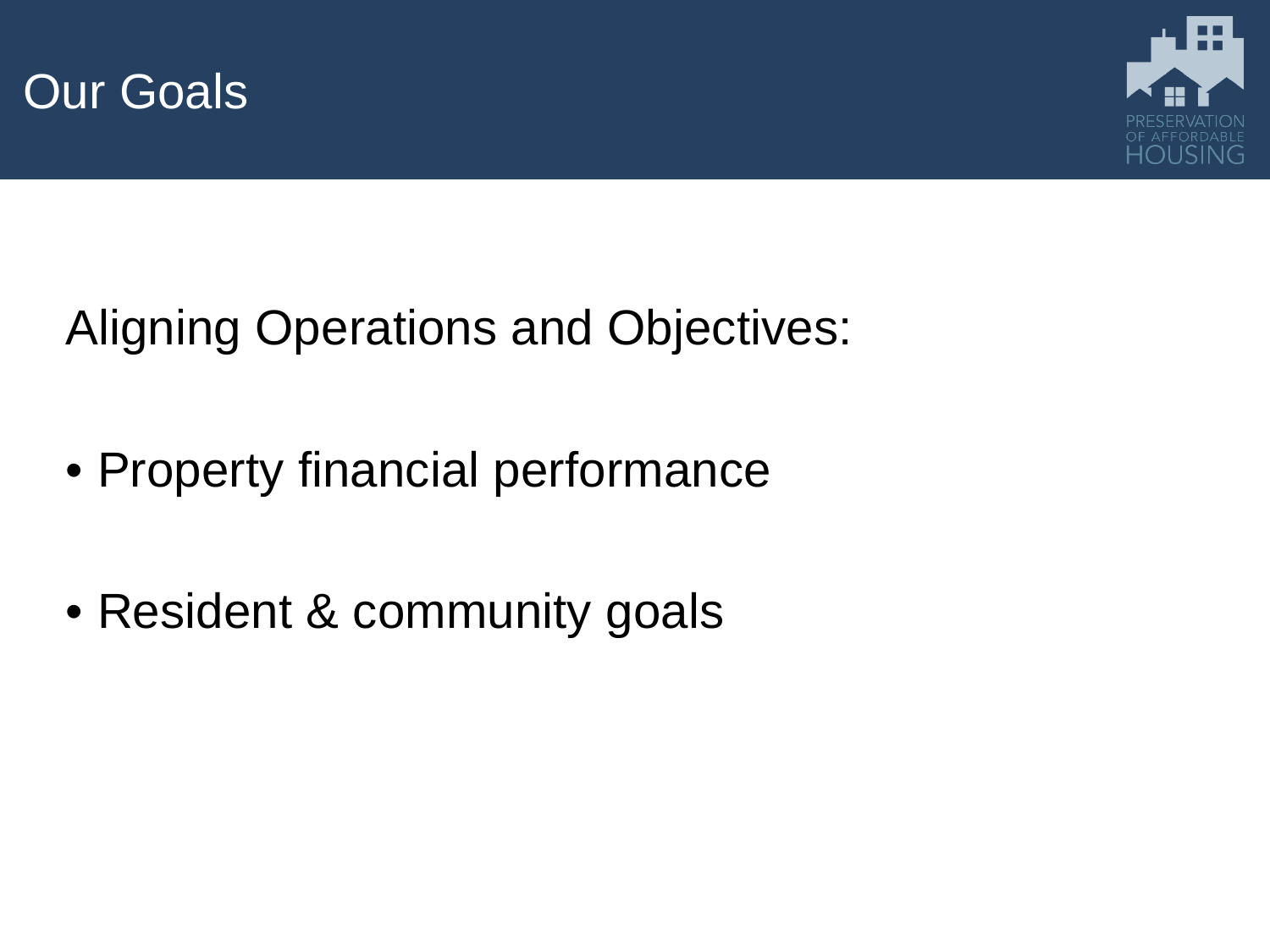## Community Impact Theory of Change



| <b>Inputs</b>                                                                                                                                                     | <b>Outputs</b>                                                                                                                                                                                                         | <b>Outcomes</b>                                                                                                                                                                         |
|-------------------------------------------------------------------------------------------------------------------------------------------------------------------|------------------------------------------------------------------------------------------------------------------------------------------------------------------------------------------------------------------------|-----------------------------------------------------------------------------------------------------------------------------------------------------------------------------------------|
| • Safe, healthy,<br>affordable housing<br>• High quality property<br>management<br>• Community Impact<br>Coordination<br>• Strategic partnerships<br>and programs | • Housing stability for<br>residents<br><b>Stable property</b><br>$\bullet$<br>operations for<br>POAH/C<br>Programs, referrals to<br>benefits, direct cash<br>assistance, coaching<br>and community<br>building events | • Positive exits from<br>subsidized housing<br><b>Quality of life</b><br>Improved life<br>outcomes for youth<br>and families<br>Aging in place with<br>$\bullet$<br>dignity for seniors |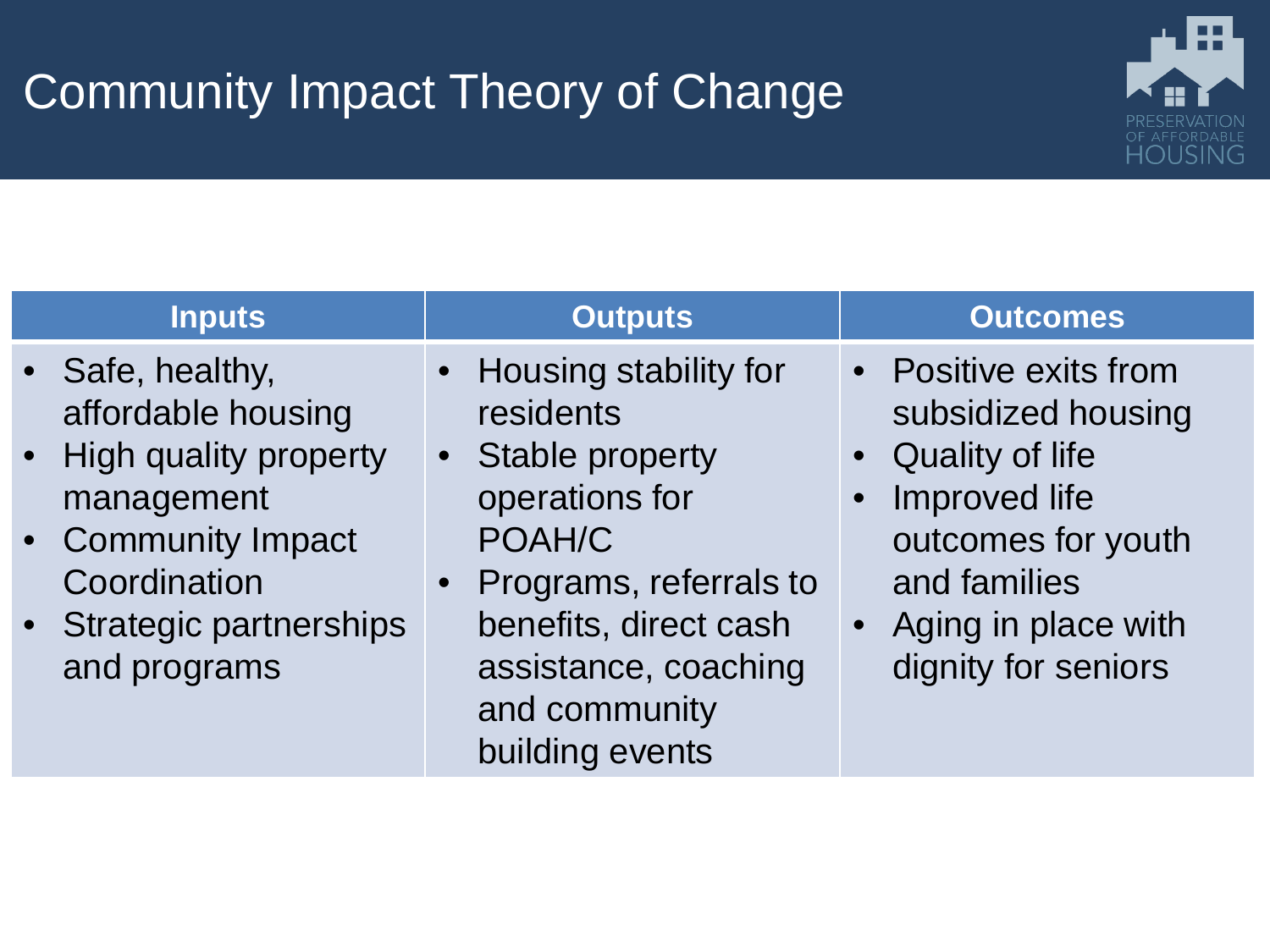### Outcome Areas



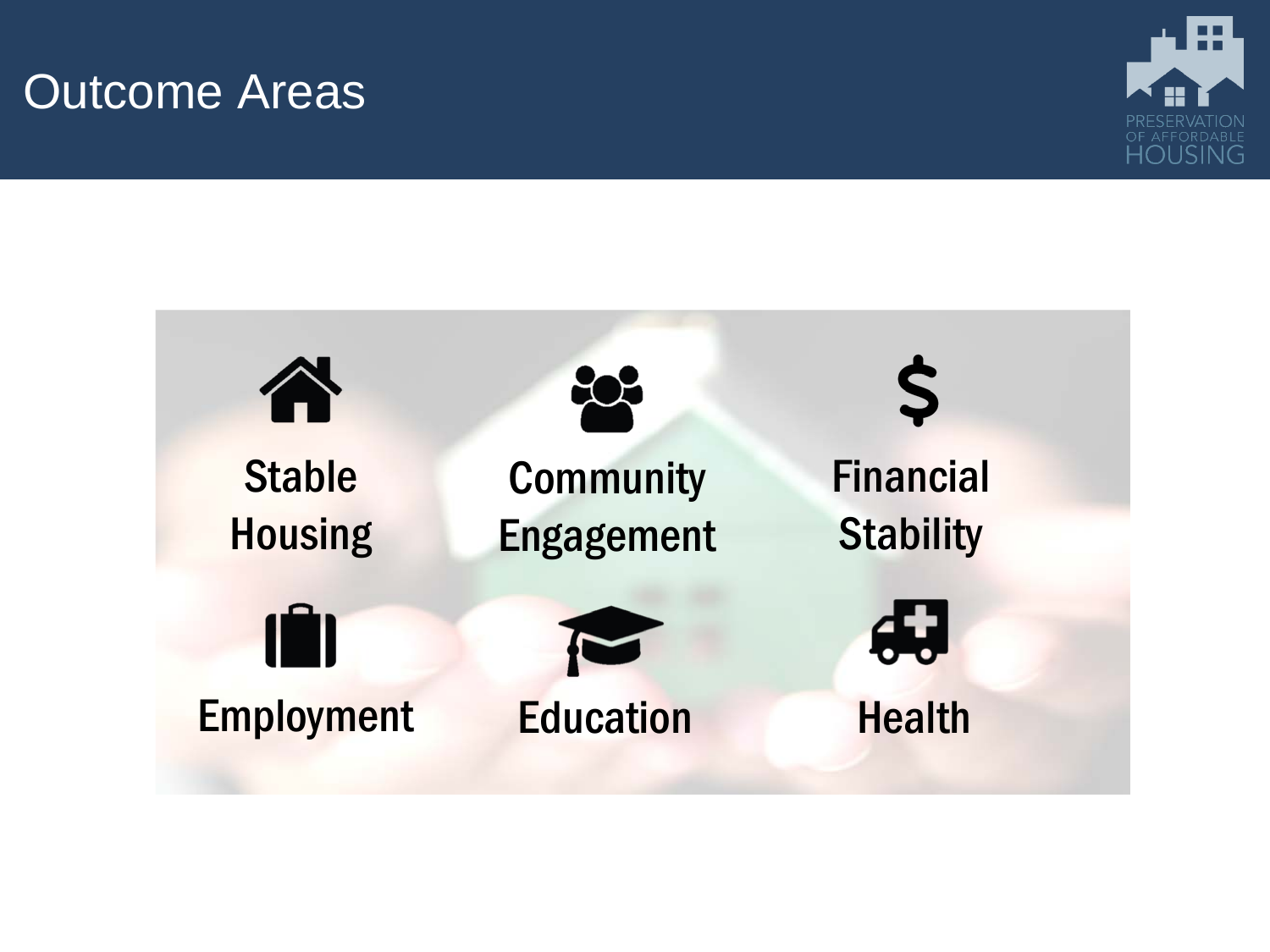# Guiding Principles



Building on the platform of stable housing, how can each member of the site team contribute to the success of the residents & community?

How can we work as a team, with our partners and residents, to set clear, manageable and achievable goals for the Community?



How can data and information help us set goals, identify needs and opportunities, and best spend our time?

How can we identify and secure relationships with quality, sustainable partners to achieve positive outcomes for residents and the greater community?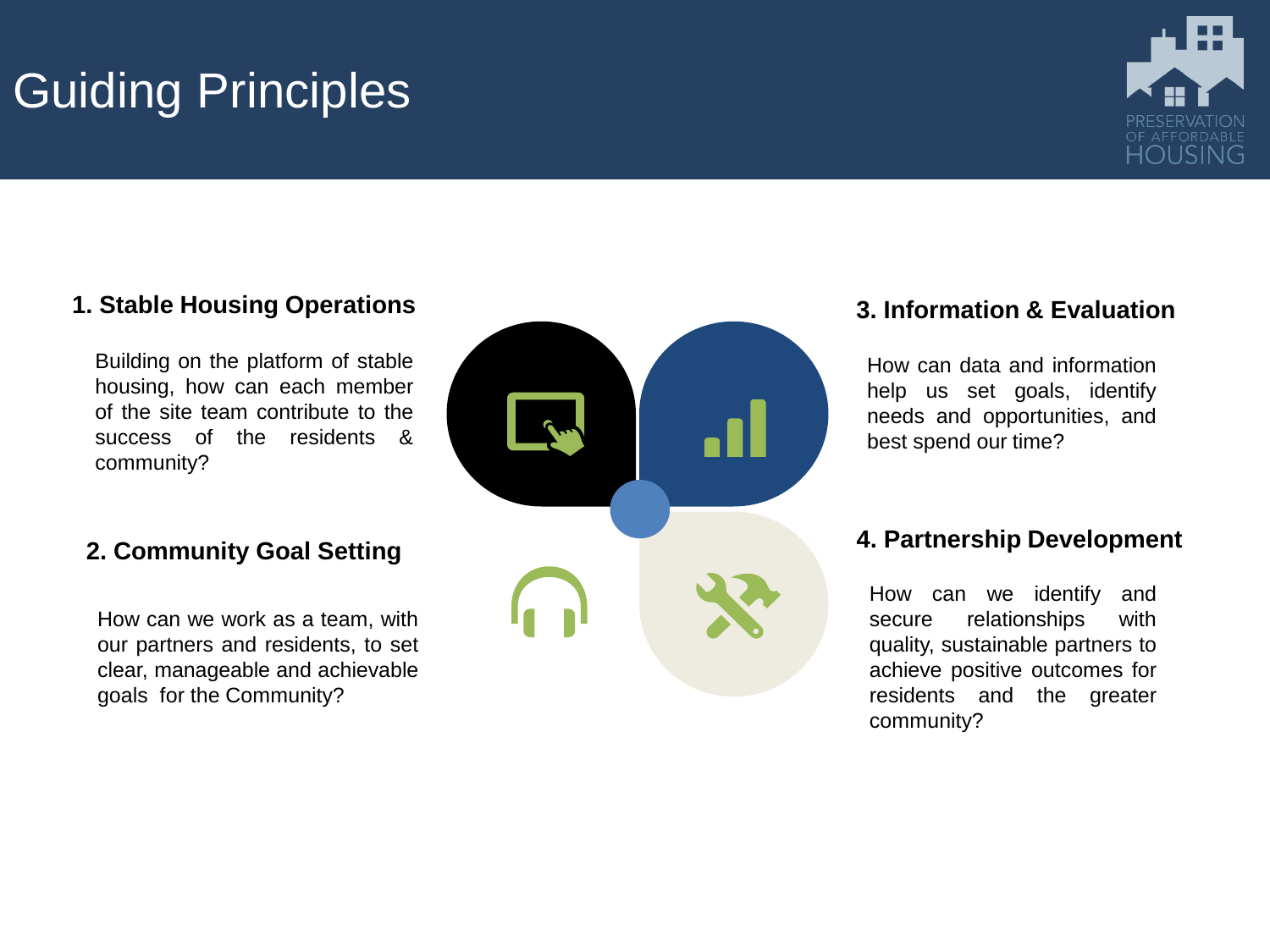### Three Domains of Impact